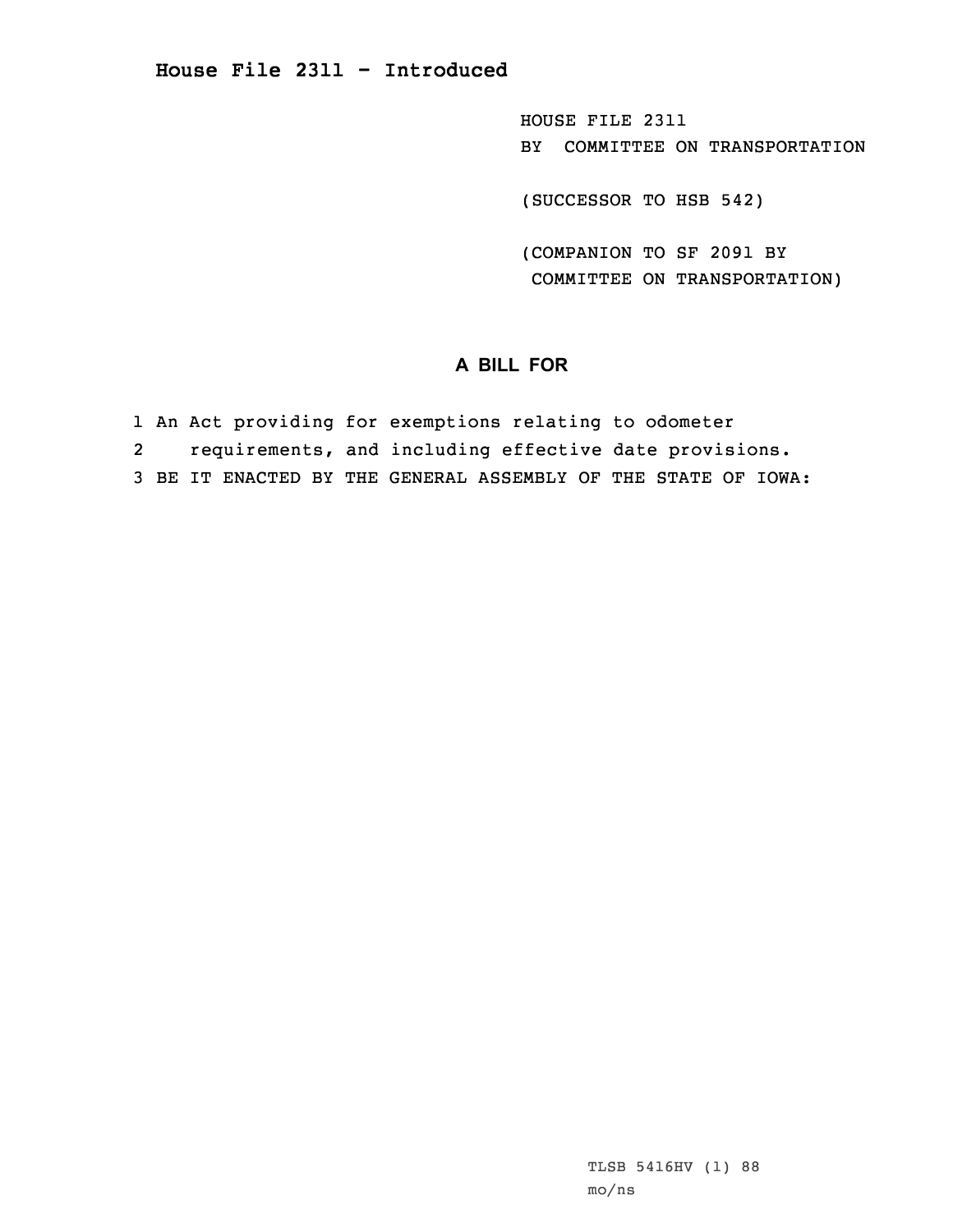1 Section 1. Section 321.71, subsections 7, 9, and 11, Code 2 2020, are amended to read as follows:

 7. A certificate of title shall not be issued for <sup>a</sup> motor 4 vehicle <del>less than ten model years old</del> which is equipped with an odometer by the manufacturer, unless an odometer statement which is in compliance with federal law and regulations has been made by the transferor of the vehicle and is furnished with the application for certificate of title, or unless an exemption applies under 49 C.F.R. §580.17. The new certificate of title shall record on its face the odometer reading and the word "actual" if the true mileage is known. If the odometer reading is not the true mileage or the true mileage is unknown, the words "not actual" shall be recorded. If the odometer reading is greater than the odometer can mechanically count, the words "exceeds the mechanical limits" shall be recorded. However, <sup>a</sup> certificate of title may be issued for <sup>a</sup> motor vehicle to <sup>a</sup> person who moves into this state if the person acquired ownership of the motor vehicle prior to moving to this 19 state. This [subsection](https://www.legis.iowa.gov/docs/code/2020/321.71.pdf) does not apply to motor vehicles having 20 a gross vehicle weight rating of more than sixteen thousand 21 <del>pounds.</del>

229. An Unless an exemption applies under 49 C.F.R. §580.17 or 23 unless <sup>a</sup> certificate of title has been issued for the vehicle 24 in the name of the dealer, an Iowa licensed motor vehicle 25 dealer shall not have in possession as inventory for sale <sup>a</sup> 26 used motor vehicle acquired by the dealer after the tenth model 27 year prior to the current registration year, for which the 28 dealer does not possess an odometer statement by the transferor 29 which is in compliance with federal law and regulations unless 30 <sup>a</sup> certificate of title has been issued for the vehicle in the 31 name of the dealer. Transfer of a new motor vehicle with <sup>32</sup> an ownership document which is <sup>a</sup> manufacturer's statement of 33 origin requires an odometer statement only when transferred at 34 retail.

35 11. The department may adopt rules to administer this

-1-

LSB 5416HV (1) 88  $mo/ns$  1/3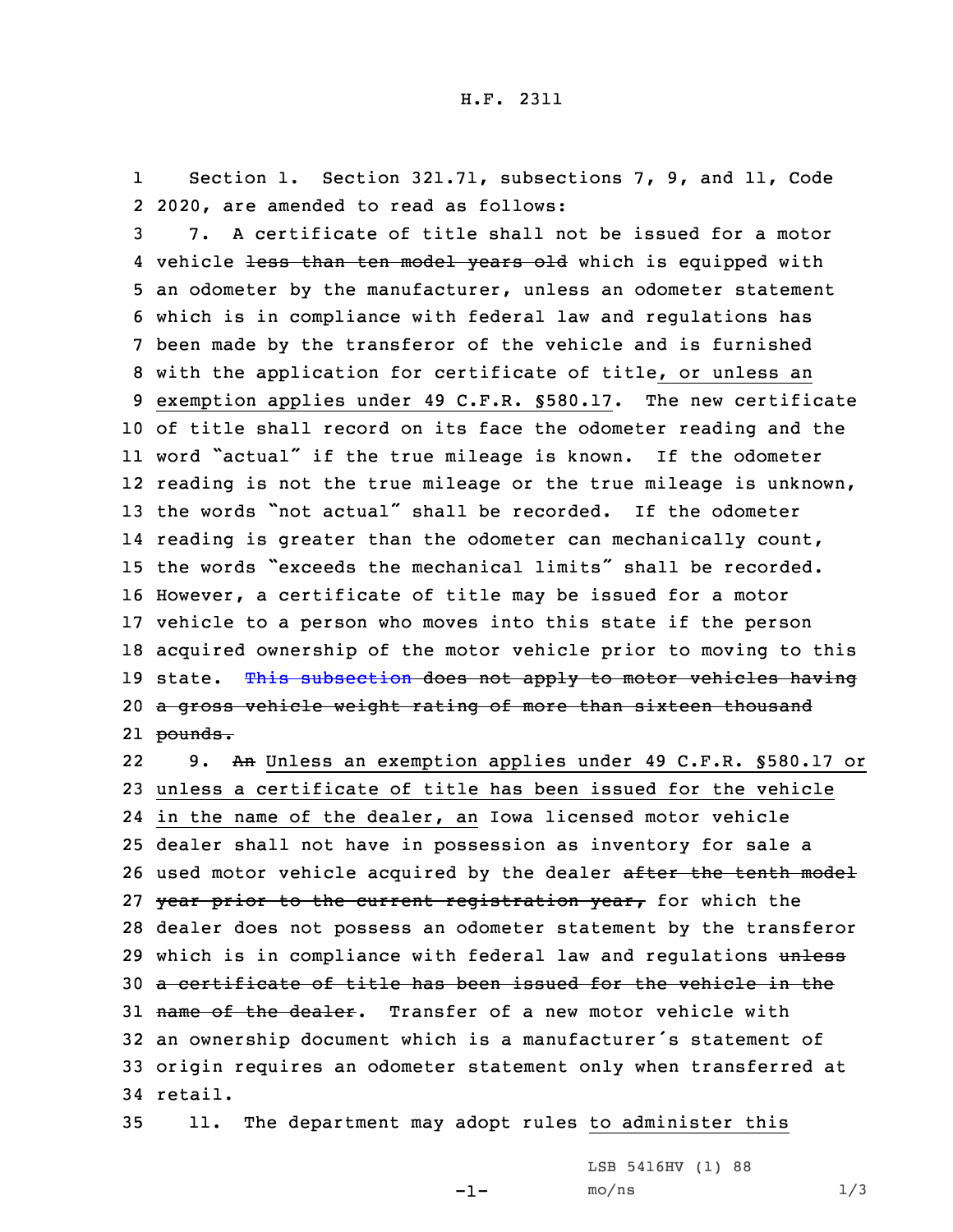## H.F. 2311

1 section, which rules shall be in compliance with the federal 2 Truth in Mileage Act of 1986, Pub. L. No. 99-579, and 49 C.F.R. 3 pt. 580. 4

 Sec. 2. EFFECTIVE DATE. This Act takes effect January 1, 5 2021.

- 
- 

## 6 EXPLANATION

7 **The inclusion of this explanation does not constitute agreement with** <sup>8</sup> **the explanation's substance by the members of the general assembly.**

 Under current law, <sup>a</sup> certificate of title must not be issued for <sup>a</sup> motor vehicle less than 10 model years old which is equipped with an odometer by the manufacturer, unless an odometer statement that is in compliance with federal law and regulations has been made by the transferor of the vehicle and is furnished with the application for certificate of title. This bill allows <sup>a</sup> certificate of title to be issued for <sup>a</sup> motor vehicle without an odometer statement if the vehicle falls within certain federally recognized exemptions. The bill also allows <sup>a</sup> licensed motor vehicle dealer to have in its possession as inventory for sale <sup>a</sup> used motor vehicle acquired by the dealer for which the dealer does not possess an odometer statement by the transferor if the federally recognized vehicle exemptions apply or if <sup>a</sup> certificate of title has been issued for the vehicle in the name of the dealer.

24 The federally recognized vehicle exemptions referenced by the bill include the following: <sup>a</sup> vehicle that has <sup>a</sup> gross vehicle weight rating of more than 16,000 pounds, <sup>a</sup> vehicle that is not self-propelled, <sup>a</sup> vehicle that was manufactured in <sup>a</sup> model year beginning at least 10 years before January 1 of the calendar year in which the vehicle is transferred, <sup>a</sup> vehicle sold directly by the manufacturer to any agency of the United States in conformity with contractual specifications, and <sup>a</sup> new vehicle prior to its first transfer for purposes other than resale.

34 The bill requires that any rules adopted by the department 35 to administer Code section 321.71 must be in compliance with

 $-2-$ 

LSB 5416HV (1) 88  $mo/ns$  2/3